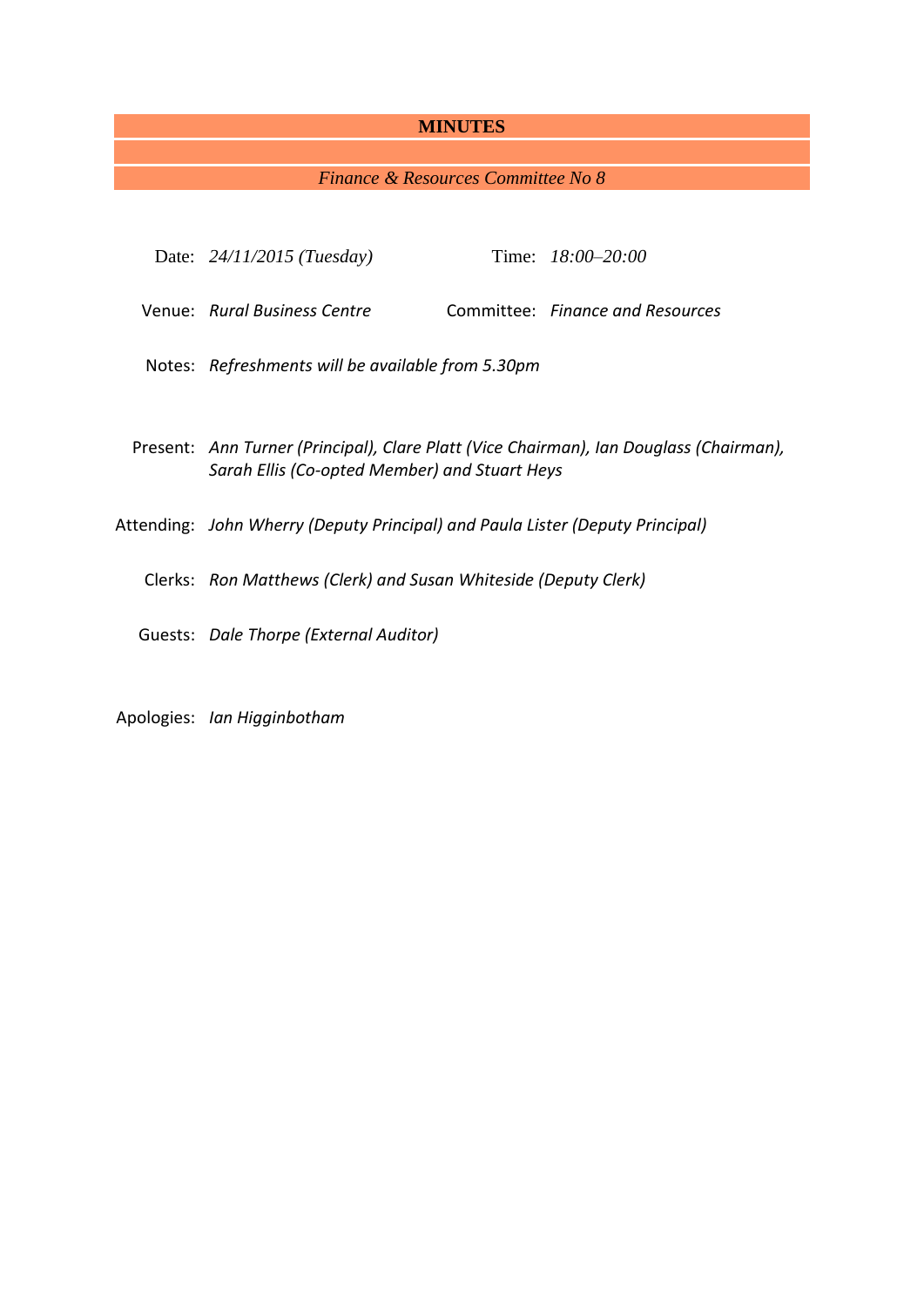## *Public* **Minutes**

Item number: Item description: (and category)

**89.15** *Attendance of College Management Staff and External Auditors Decision* Section 8.2 of the current Constitution and Terms of Reference for the Finance & Resources Committee states:

> College management and / or consultants may attend meetings by invitation in an advisory capacity.

Finance & Resources Committee warmly welcomed the Deputy Principal Finance & Corporate Services, Paula Lister and Co-opted Committee Member, Sarah Ellis who were attending their first meeting of the Finance & Resources Committee. A warm welcome was also extended to Dale Thorpe, Audit Partner from the external Auditors who presented the Financial Statements Auditors Report and Financial Statements for the year ended 31 July 2015.

## **Resolved:**

**That College Management staff and Financial Statements Auditor be invited to attend the meeting.**

**90.15** *Apologies for Absence* **Record** Apologies were received from Stuart Heys. Ian Higginbotham had given apologies for the earliest part of the meeting and arrived part way through the discussions for minute 94.15 at 6.25pm.

## **91.15** *Public Minutes of the Previous Meeting*

**Decision** The public minutes of the Finance & Resources Committee meetings held on 8 and 29 September 2015 were agreed and signed as true and correct records of the meetings.

## **92.15** *Declarations of Interest*

*Record* There were no declarations of interest made in respect of items on the public agenda.

## **93.15** *Strategic Plan Report*

*Consultation* Members gave consideration to the Strategic Plan Report for the Finance & Resources Committee and asked questions of Management: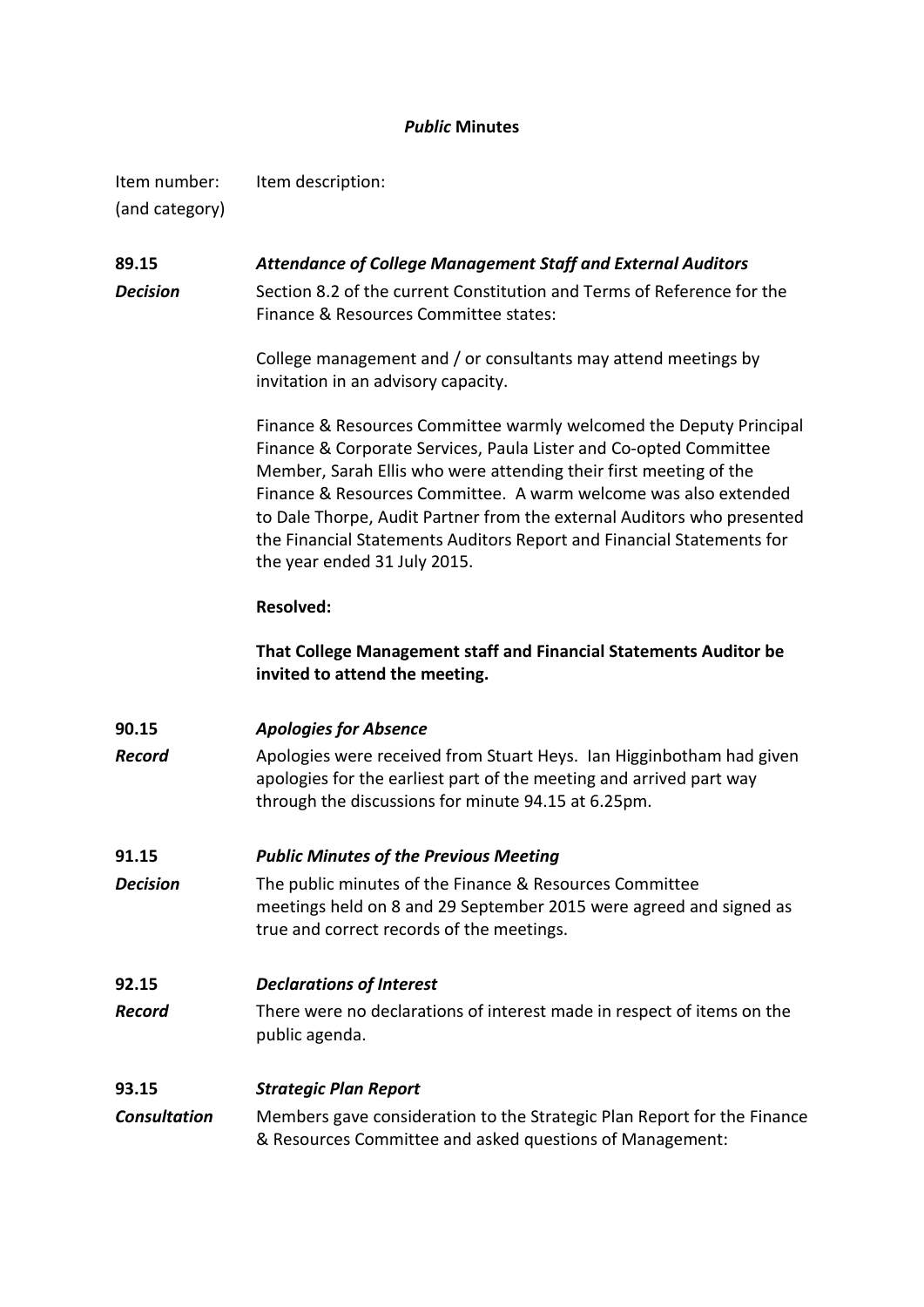The high 2015 / 2016 target for FE recruitment 16-18 year olds reflected the increased allocation following the funding formula changes from the previous year. As previously documented, though College would not achieve the numbers, there was no claw back on funds in year but in accordance with lagged funding methodology there would be a funding reduction for 2016 / 2017.

Disappointingly recruitment was down on last year's figures, partly explained by the falling 16-18 population which was expected to continue for the next two years. The data return was due to be submitted which would confirm numbers following the 42 probationary period. The performance or withdrawals of remaining students after this period would affect success rates. The shortfall appeared to be across the Board though recruitment to Croxteth Equine had been below expectations.

For Apprenticeship there had been an issue with delayed withdrawals and recruitment was just missing target. The department had recently achieved external success with Myerscough trained students winning three prestigious awards in the sector, Groundsman of the year, Horse Racing Course of the Year and a Greenkeeping award, being the only College to have achieved the triple in the same year. Contracts had recently been signed for the College to deliver training for several new employers within the landscape gardening industry and for housing associations.

The financial key performance indicator targets were at or above target with the exception of Myerscough Ventures which was discussed later in the meeting.

### **Resolved**

**That the Strategic Plan Progress Report be received.**

**94.15** *Financial Statements Auditors Report and Financial Statements for the Year Ended 31 July 2015 and External Audit Findings Report*

*Decision* **The Audit Findings Report for the year ended 31 July 2015** The document was provided for members' information and had been considered and commended to Corporation by the Audit Committee at their meeting on 3 November 2015. Finance & Resources Committee was pleased to note that there were no matters that were material to the accounts. There had been a potential issue concerning apprenticeship funding due to an over-claim but this was not material to the accounts. Management had identified the issue and thoroughly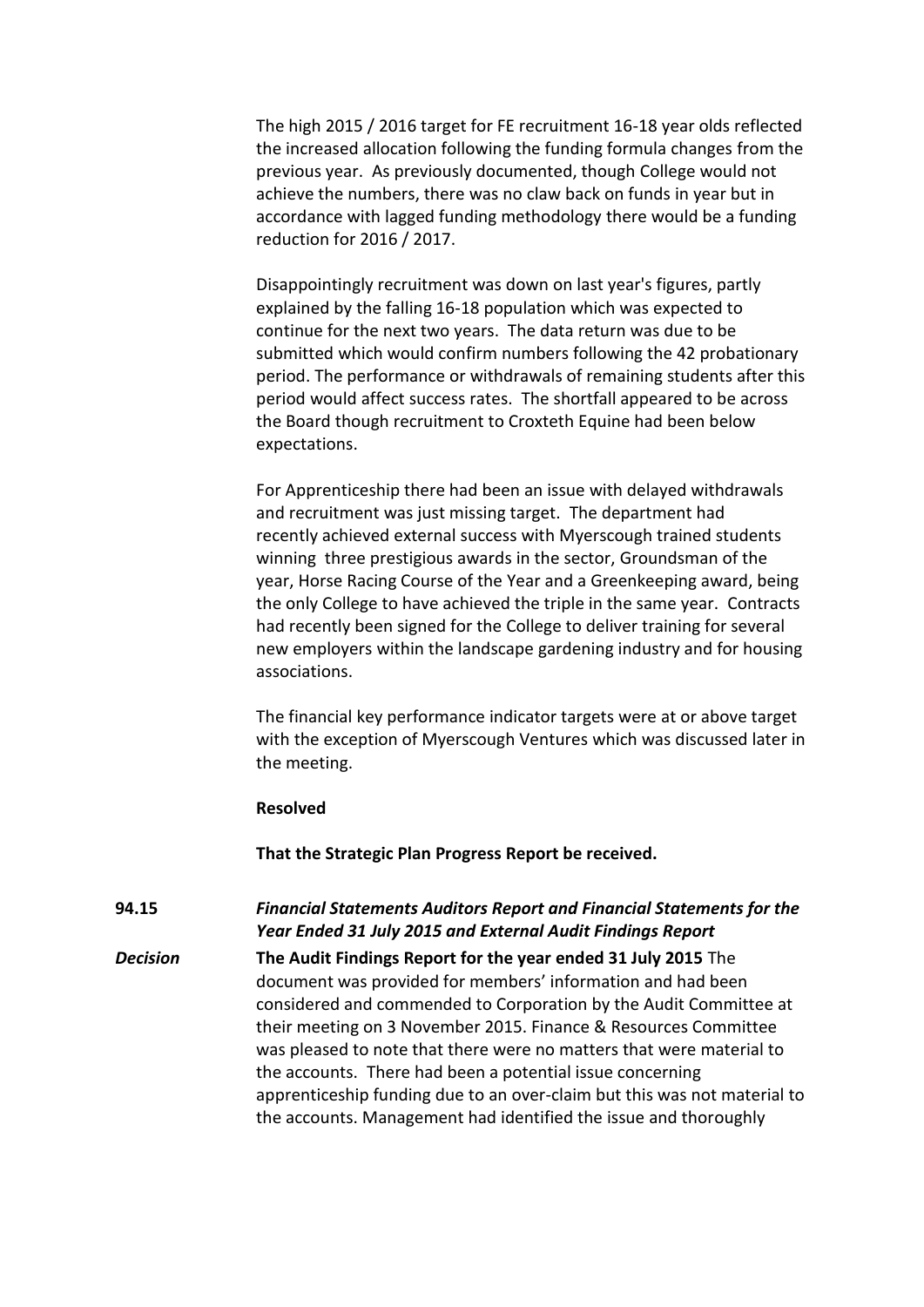investigated it through internal audit and own procedures and had followed external advice.

The external audit representative, Dale Thorpe went through the Findings Report for the benefit of the Committee who noted the agreed amendments prior to submission to Corporation. There were three reclassifications required to the accounts which were all balance sheet re-classifications. All had previously been identified by management and there was no impact on the Income & Expenditure report.

**The draft Annual Accounts and Members Report for the year ended 31 July 2015** The document had been presented to the Committee's previous meeting as the pre-audited accounts. The headline figures reported to this meeting had not changed.

The external audit representative talked through the document with members discussing matters and asking questions throughout.

The format was the same as previous years with the College having prepared the Operating and Financial Review and the Statement of the Responsibilities of the Corporation.

The new statement concerning the College's regularity, propriety and compliance with the funding bodies terms and conditions was noted and would be signed by the Chair of Corporation and the Principal.

The auditors would sign the opinion on the financial statements:'In our opinion the financial statements;give a true and fair view of the state of the College's affairs as at 31 July 2015 and of the College's surplus of income over expenditure for the year then ended; andhave been properly prepared in accordance with United Kingdom Generally Accepted accounting Practice'.

Consideration to the accounts was detailed and took into account the wider picture. Members noted a healthy surplus, stable income and a slight drop in funding body grants which had been offset by tuition fees. It was noted many Colleges were recording losses. Depreciation was significant and as members were aware was set to increase as the capital plan progressed. The increase in pension deficit had risen caused by an acturial assumption change. This was beyond the control of the College and did not amount to an actual charge. In the long term the College could give consideration to the mix and demographic of the staff base.In comparison to other Colleges, 'other income' (non primary source income) provided a significant contribution. Management would review to ensure continued compliance with Corporation taxation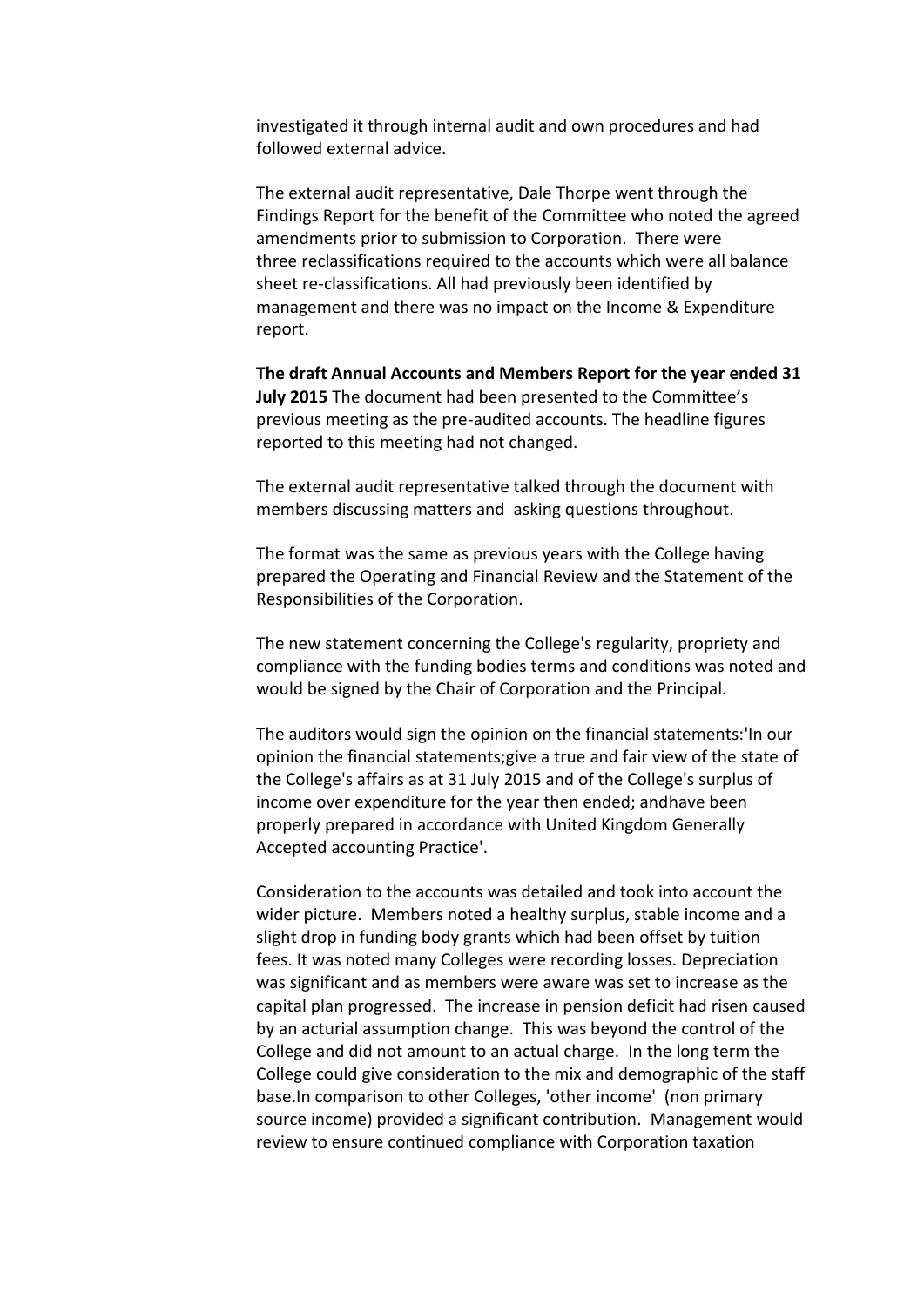legislation. Members noted policy around depreciation and that each asset be considered on an individual basis.

During discussion it was concluded that the accounts presented a sound financial position and reflected the management accounts as presented throughout the year.

The Auditor commented that the audit had been a smooth process and commended the College's preparations and quality of work with information produced to a high standard. In turn Management passed thanks to the auditors, noting the professionalism of the team and constructive discussions.

Members expressed satisfaction with the discussions and agreed an external audit representative would not be required to be in attendance at the Corporation meeting on 15 December 2015 when the accounts would be presented for final approval by the Chair of Finance & Resources Committee.

#### **Resolved:**

**That the audited Annual Accounts and Members Report for the year ended 31 July 2015 be commended to the Corporation for approval.**

**95.15** *Student Association Annual Accounts for the Year Ended 31 July 2015* **Decision** Consideration was given to the above Accounts for the year ended 31 July 2015. The MSU receives £9,000 from College funds for each academic year.

> The cumulative funds as at 31 July 2015 were £13,386. Income was in excess of expenditure resulting in a small surplus being taken to reserves.

The accounts showed the association remained solvent.The Committee expressed satisfaction with the accounts.

#### **Resolved:**

**That the Myerscough Student Union Audited Annual Accounts for the year ending 31 July 2015 be approved.**

## **96.15** *Financial Position Statement for the Period Ended 31 October 2015 Decision* The results for the period ending 31 October 2015 showed the College generating a surplus which equated to 18.1% as a percentage of income.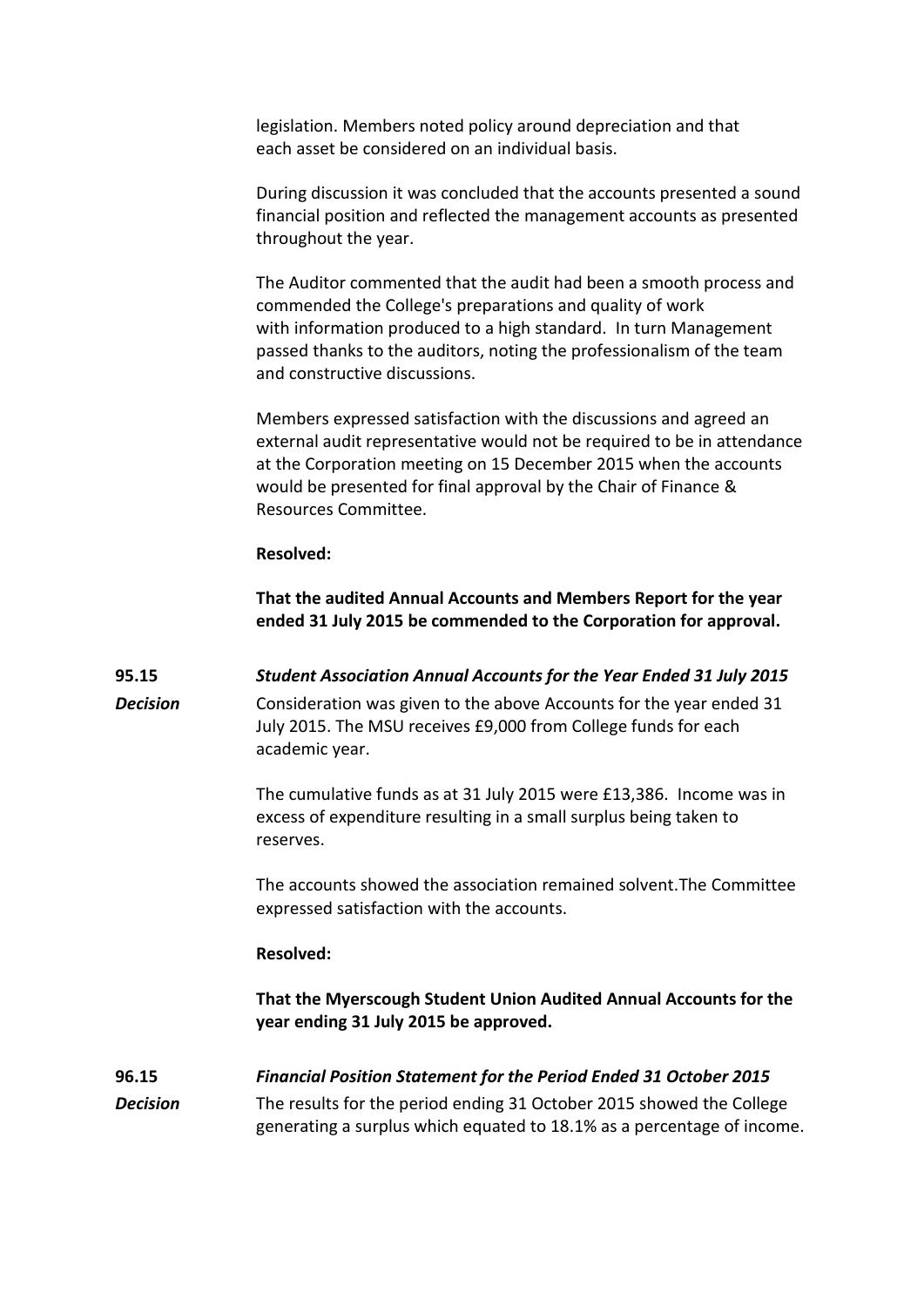The balance sheet remained healthy with cash balances of £6.2 million and cash days of 76.

The Committee made reference to various aspects of the report.It was a positive start to the year. The first formal count of students recruited was due to be submitted which would provide a performance measure. Recruitment of 16-18 year olds was down and below target. There was no impact to funds in year but through lagged funding methodology College would receive a lower allocation for year 2016 / 2017. There may be some indication of allocation by the end of the calendar year with final figures expected to be announced in March 2016.

Ventures was 10% behind profile, discussed later in the meeting at minute 99.15.

The amount and purpose of the College Strategic Investment Fund was explained.

Strong financial performance has become the norm at Myerscough. Though the balance sheet was currently strong and initial performance good the overall scenario was more challenging than previous years. Finance & Resources Committee pledged to remain aware of the external climate and political landscape in their monitoring decision making.

#### **Resolved:**

**That the Financial Position Statement for the period ended 31 October 2015 be received.**

**97.15** *Investment Funds including Interest to 31 October 2015.*

*Decision* Consideration was given to the report on investments for the period ended 31 October 2015.Total cumulative interest received on cash balances at the bank amounted to £5,670. The total cash invested at the bank amounted to £6,089,031.

> Members discussed the returns to consider if there were more lucrative options but overall interest rates remained low.

## **Resolved:**

**That the statement detailing investment funds including interest to 31 October 2015 be received as submitted.**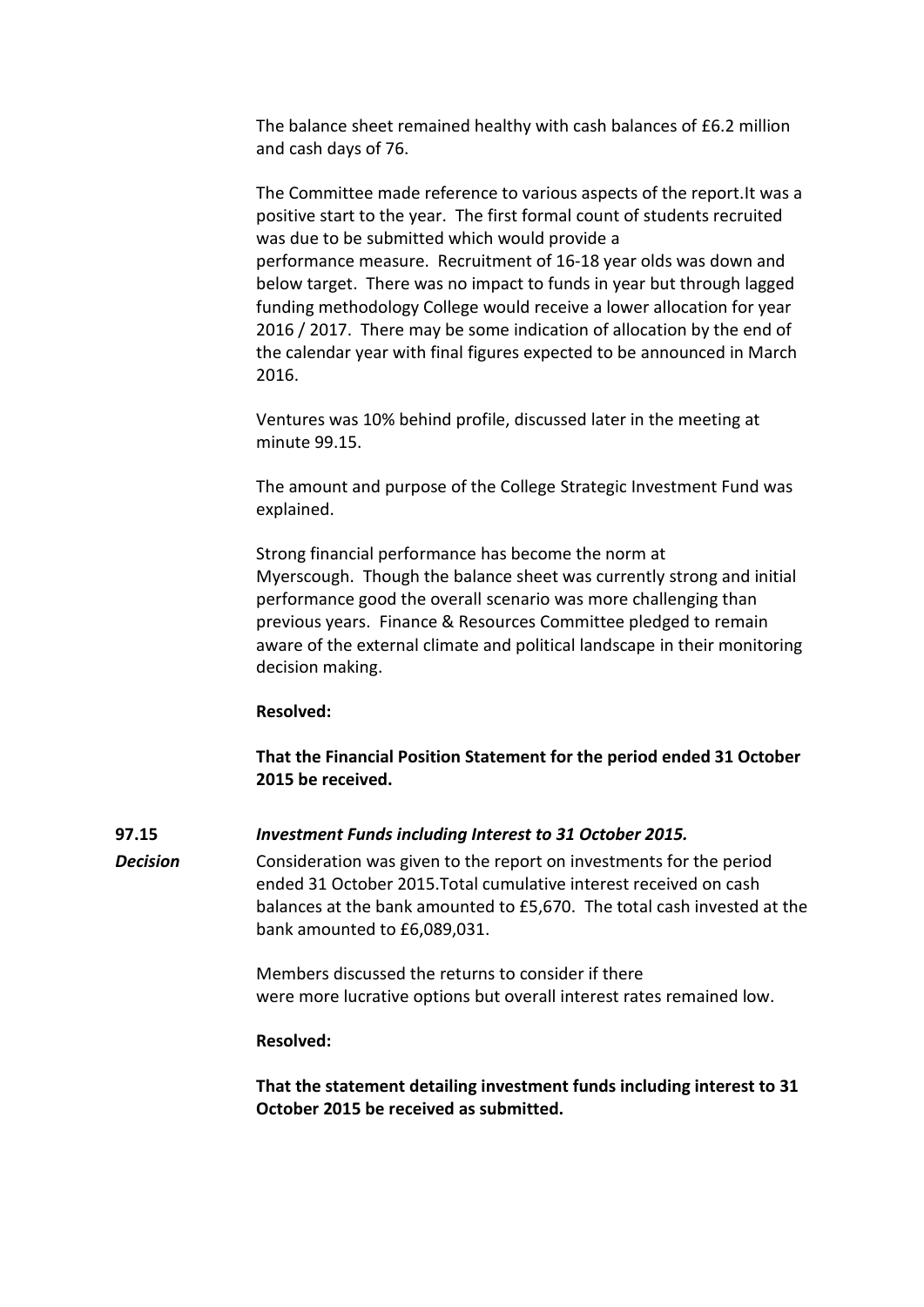## **98.15** *Capital and Revenue Cash Flow for the Period Ended 31 October 2015*

**Decision** Consideration was given to the Capital and Revenue Cash Flow for the period ending 31 October 2015 which was in line with expectations.

> The actual balance at the bank at 31 October 2015 was £6.18m against a forecast position of £6.09m.

At this stage capital expenditure was profiled over 12 months in line with project profiles which showed the Capital Plan was affordable in the time scale.

After due discussion the Committee concluded that the forecast continued to show that the College would maintain its financially sound position throughout the period.

#### **Resolved:**

**That the statement detailing the capital and revenue cash flows for the period ending 31 October 2015 be received as submitted.**

## **99.15** *Myerscough Ventures Report for the Period Ended 31 October 2015 Decision* Consideration was given to the Myerscough Ventures Financial Performance Report for the period ended 31 October 2015.

At the end of the first three months the income contribution from Myerscough Ventures was 10% below profile providing a total contribution of £367k. With inclusion of the Farm, which was not part of Ventures but was routinely reported at this part of the meeting, the total was £380k. The major variances were in three areas, Residential, Equine Operations and Sports and Golf Academy.

Contributions to overheads was shown after the allocation of the direct costs associated with the activity.

**Equine Operations** - The lower income was mainly due to a change in practice with much of the provision at Lodge Livery being reserved for students' own horses as an incentive tool to add to the Myerscough offer. The take up by Myerscough students was higher than expected achieving a lower level of income because of student discount. Takings at the tac shop were also down.

**Sports and Golf Academy** - HE students had been offered free membership as part of College recruitment incentives and golf membership had decreased. The new Sports Hall facility was due for completion next April which would provide opportunity for income generating activities.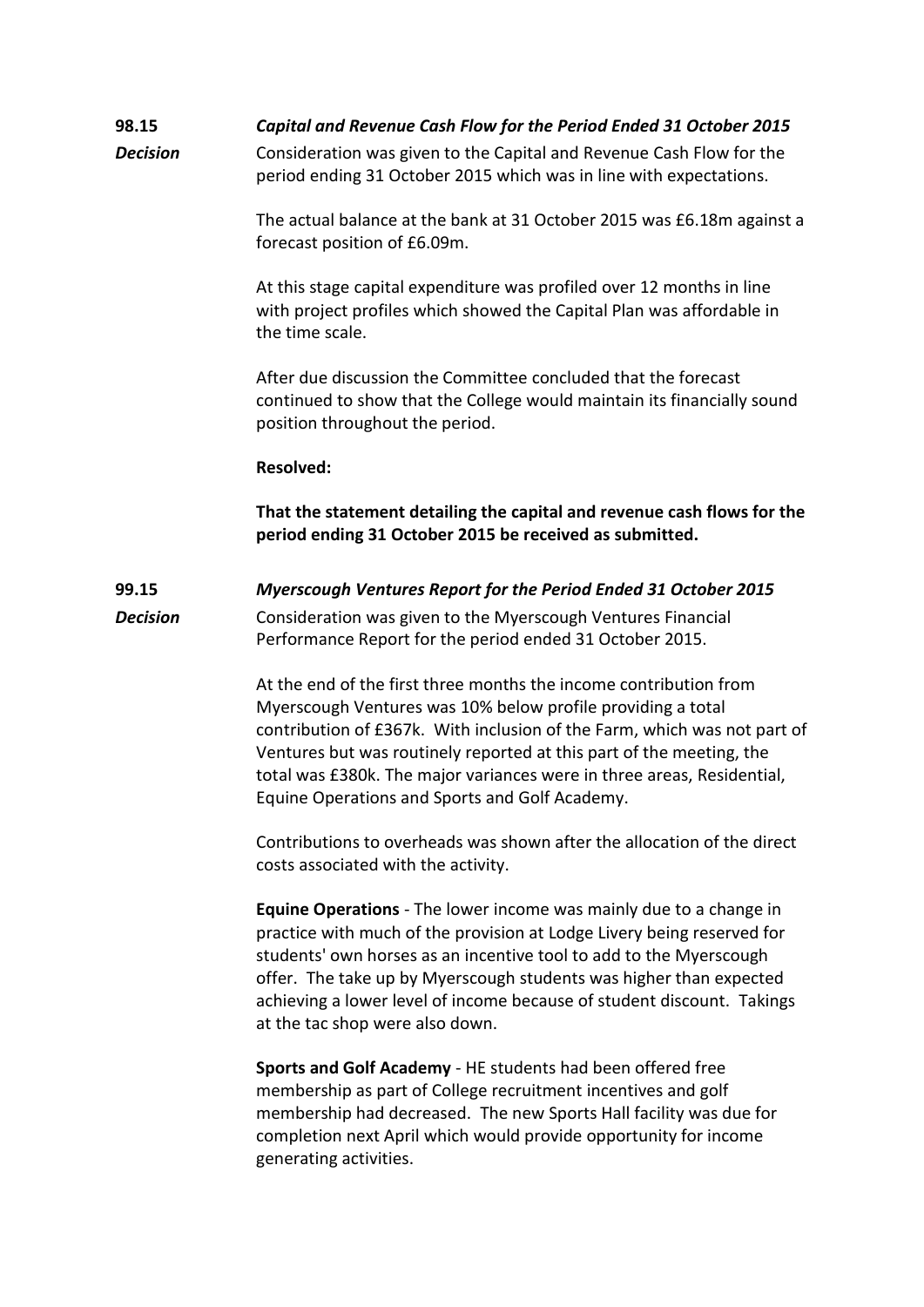**Residential Operations** - unusually there were surplus bed spaces. Block course residential bookings were up which partially utilised the surplus. Members noted some dated accommodation at Myerscough. The new build residential development would provide more desirable accommodation and there were options to modify twin rooms to ensuite.

**Catering Operations** were ahead of target.The Committee noted the explanations and the focus on primary purpose of the College. Myerscough Ventures continued to make a positive contribution to the College.

#### **Resolved:**

**That the financial performance report on Myerscough Ventures for the period ended 31 October 2015 be received.**

**100.15** *Capital Expenditure Report for the Period Ended 31 October 2015 Decision* Total expenditure against the annual budget of £7,834k for 2015 / 2016 amounted to £1,245k at 31 October 2015. There was a low level of expenditure at this stage. The Committee expressed its continued satisfaction with the progress made on the capital projects and noted the report was inline with expectations with significant expenditure due to pass through the accounts as work on the Sportsturf project and new Sports Centre continued to schedule.

#### **Resolved:**

**That the report on Capital Expenditure for the period ended 31 October 2015 be received as submitted.**

#### **101.15** *College Funding Update Further Education*

*Consultation* Finance & Resources Committee gave consideration to the College Funding update.

> The Education Funding Agency contract for 2015 / 2016 provides funding for 1767 students with a value of £10,456,695. The allocation had been increased due to changes to the funding formula for 2014 / 2015 and lagged funding. As Governors were aware College will not be able to recruit to targeted numbers but will retain the funding for this year but the allocation for 2016 / 2017 will be reduced.

> There is growth in 'high needs' learners with 133 recruited against 100 funded places. Funds for the extra students in this category should be realised through a case by case negotiation process. College had applied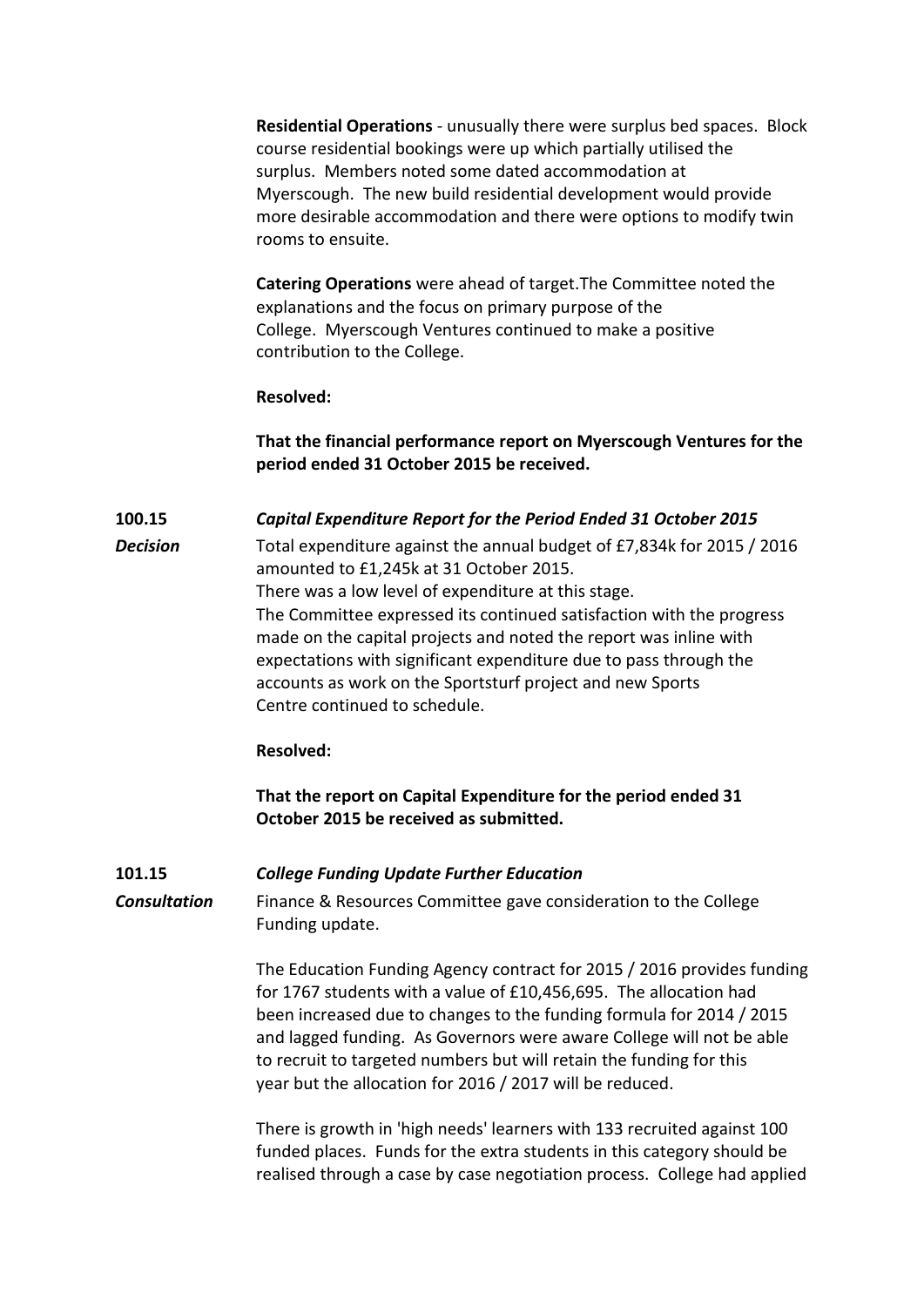for funding for 140 'high needs' for year 2016 / 2017. It was clarified, 'high needs' learners are interspersed through all levels of learning in the College. Numbers in the Foundation Learning Area were limited according to the facility and course spaces which maintained a balanced student population.

The revised Skills Funding Agency allocation showed reduced funding for the adult skills budget but an increased allocation for 16-18 apprenticeships, according to government priorities and meaning potential for growth.

#### **Resolved:**

**That the Funding update for Further Education be received.**

## **102.15** *Tuition Fees 2016 2017*

**Decision** To ensure compliance to the Consumer Protection Act, Myerscough College publishes the fees for Higher Education for 2016 / 2017 entry at the start of the applicant cycle.

> The fee structure had already been outlined in the access agreement submitted in April 2015.

Fees showed an increase in line with the sector and part time fees were aligned with Uclan.

For new applicants:

Foundation Degrees and honours degrees were £9,000. The module price for part time undergraduate courses was £900. A Master degree was £6,000 with the module price for part time £625. The module price for a part time teacher training course was £675.

Finance & Resources Committee noted the details of a welcome pack for new 2016 / 2017 Higher Education applicants which provided incentives to study at Myerscough. The pack had been part of the approved Office for Fair Access (OFFA) Agreement.

## **Resolved:**

**That the 2016 / 2017 tuition fees be endorsed.**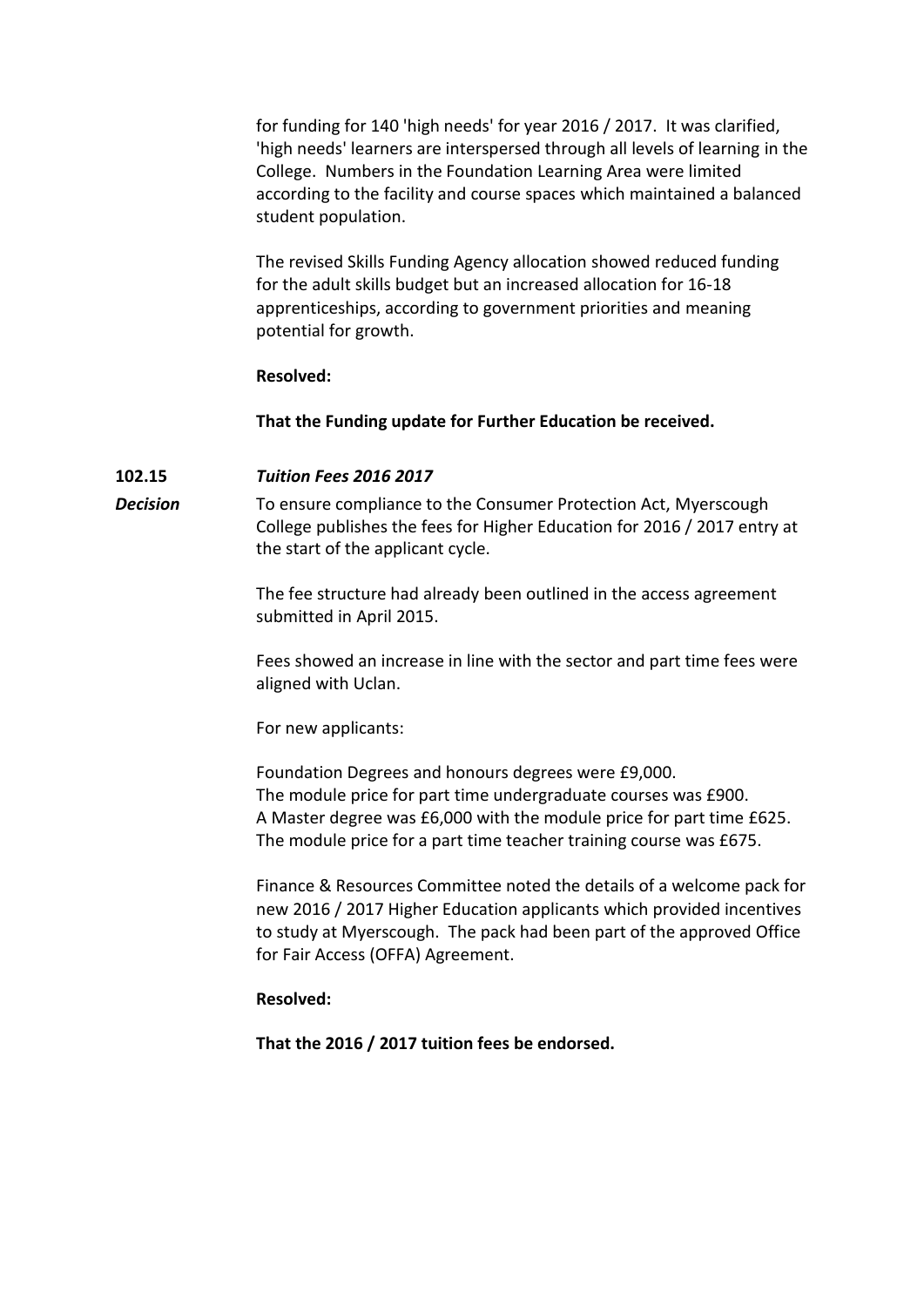## **103.15** *Human Resources Statistics for the Period Ended 31 October 2015*

**Decision** The report contained analysis of staff turnover, breakdown analysis of leavers, staff stability index, staff sickness statistics and the Staff Survey Action Plan.

> The way reports are generated continues to evolve to allow improved visibility for the Human Resources Team and senior managers.

Staff turnover had increased with promotion outside the College and increased workload cited as reasons for leaving. There was a more robust probationary monitoring process in place. College was attracting high quality applicants. In response to questions it was noted College continued to have difficulty retaining and recruiting to Motorsports largely due to attractive employment packages within the industry.

Sickness continued to be monitored, short term was within target and long term missing target. Human Resources continued to actively work with line managers to support management in this area.

Finance & Resources Committee noted a Staff Survey had been circulated in June 2015. The Action plan had been updated to a 'You said We did' format.

### **Resolved:**

## **That the Human Resources Report be received.**

## **104.15** *Health and Safety Report for the period Ended 31 October 2015*

*Decision* Members gave consideration to the Health and Safety Report for the period ended 31 October 2015 which included a summary of key strengths, areas for improvement, actions taken and the impact, and further actions planned and expected impact.

Many staff had taken advantage of free flu injections offered at the College.

There was an increase in the number of accidents at the Centres, monitoring and analysis continue. Indications indicate the results were due to more vigilant reporting.

Analysis indicates under 18 females appear to be more accident prone, further statistical breakdown is underway to determine more specific trends.

## **Resolved:**

## **That the Health and Safety Report for the period ended 31 October 2015 be received.**